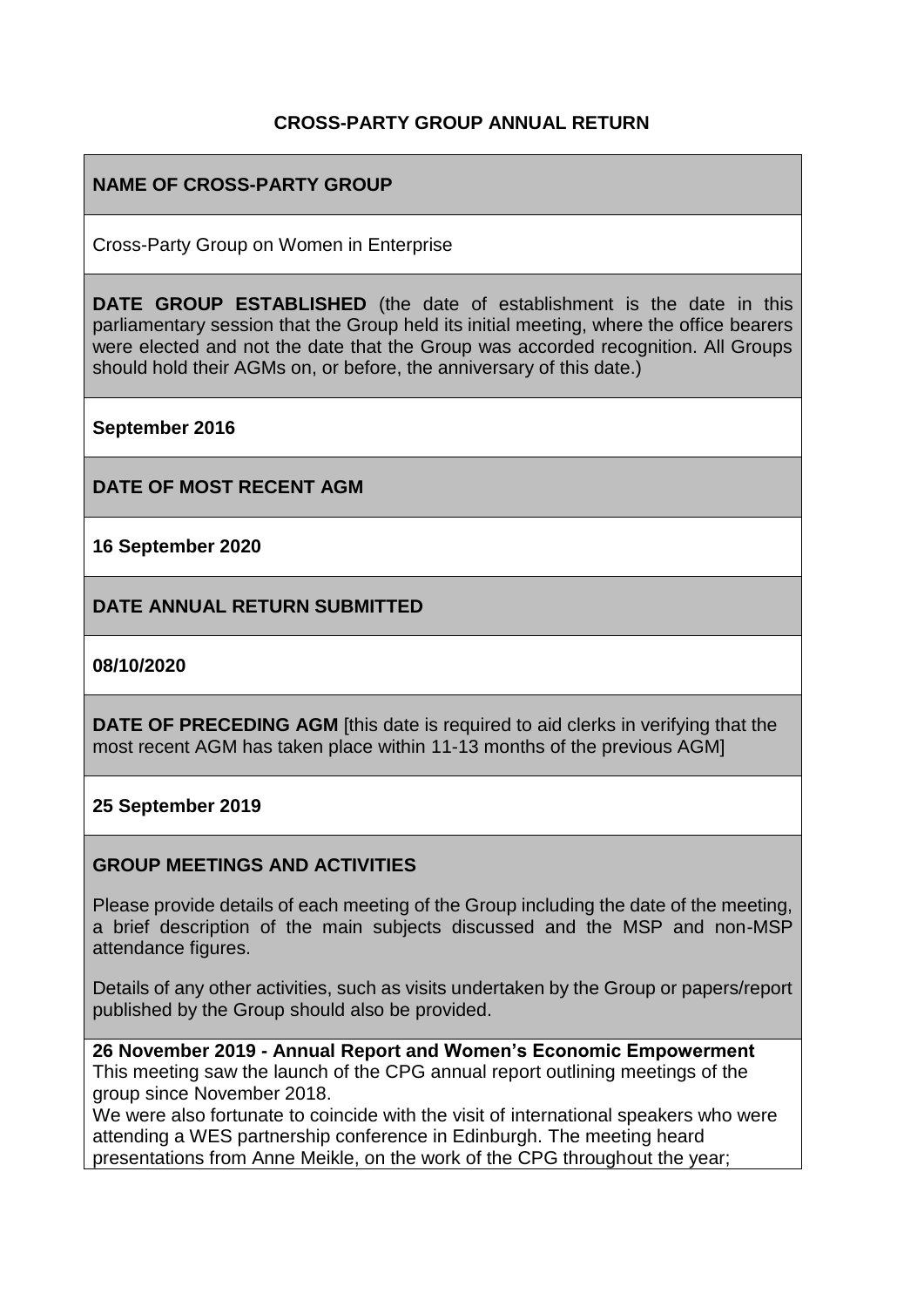President Luis Solis (ex-President of Costa Rica) gave a presentation on the conclusions on UN reports on women's economic empowerment 2016/17.

1. The reports concluded that women's economic empowerment is not only the right thing to do but the intelligent thing to do.

2. The Sustainable Development Goals (SDGs) - without women's participation, and emancipation, will not be achieved.

3. When dealing with women's economic empowerment, we must remember we are not only talking about the economy but talking about human rights.

4. It is important to put value to the work that women do – including unpaid labour – which we need to value. We also need to be aware of visibility, collective voice and representation, and the need for role models and champions.

A short presentation was then made by Dinah Bennett, ICE consultancy and member of the Women's Economic Imperative (WEI) board. WEI focuses on transformative action. Its aim is to drive concrete, sustainable and measurable progress for women in the economic sphere, whether in the workplace or as entrepreneurs.

ATTENDANCE FIGURES: MSPs – 3; NON-MSPs - 29

### **March 2020 – BME women and enterprise**

This meeting focussed on the theme of BME women and enterprise.

The meeting heard three presentations by BME women and their struggles – and successes – in setting up and running their own businesses.

- 1. Issues experienced with business support when starting up in business. Experience of women passed around different offices within the eco system. The issue is that people are asked to fit in to the service and not that the service addresses needs.
- 2. Issues of access to finance are many.
- 3. BAME women are asked to join many meetings with other businesses but no results come from those meetings. It can make you feel that you are taking part in a 'box ticking' exercise!
- 4. Diversity dramatically increases effective team decision making (research shows by 87%) and increases productivity and innovation. Imagine what BAME businesses could do to enhance the Scottish economy and our local communities and schools.
- 5. Participants agreed with the convenor that the session had been really thought provoking and inspirational. Gillian stated that it was really important for BME women to have the opportunity to engage with other committees and CPGs in the Parliament and asked that we try and make this happen through support of this CPG.

ATTENDANCE FIGURES: MSPs – 3; NON MSPs – 25

### **May 2020 – Cancelled due to Covid-19**

### **September 2020 – AGM. Women's businesses and Covid 19**

This meeting was held via zoom due to Covid 19 restrictions.

Nominations for Office Bearers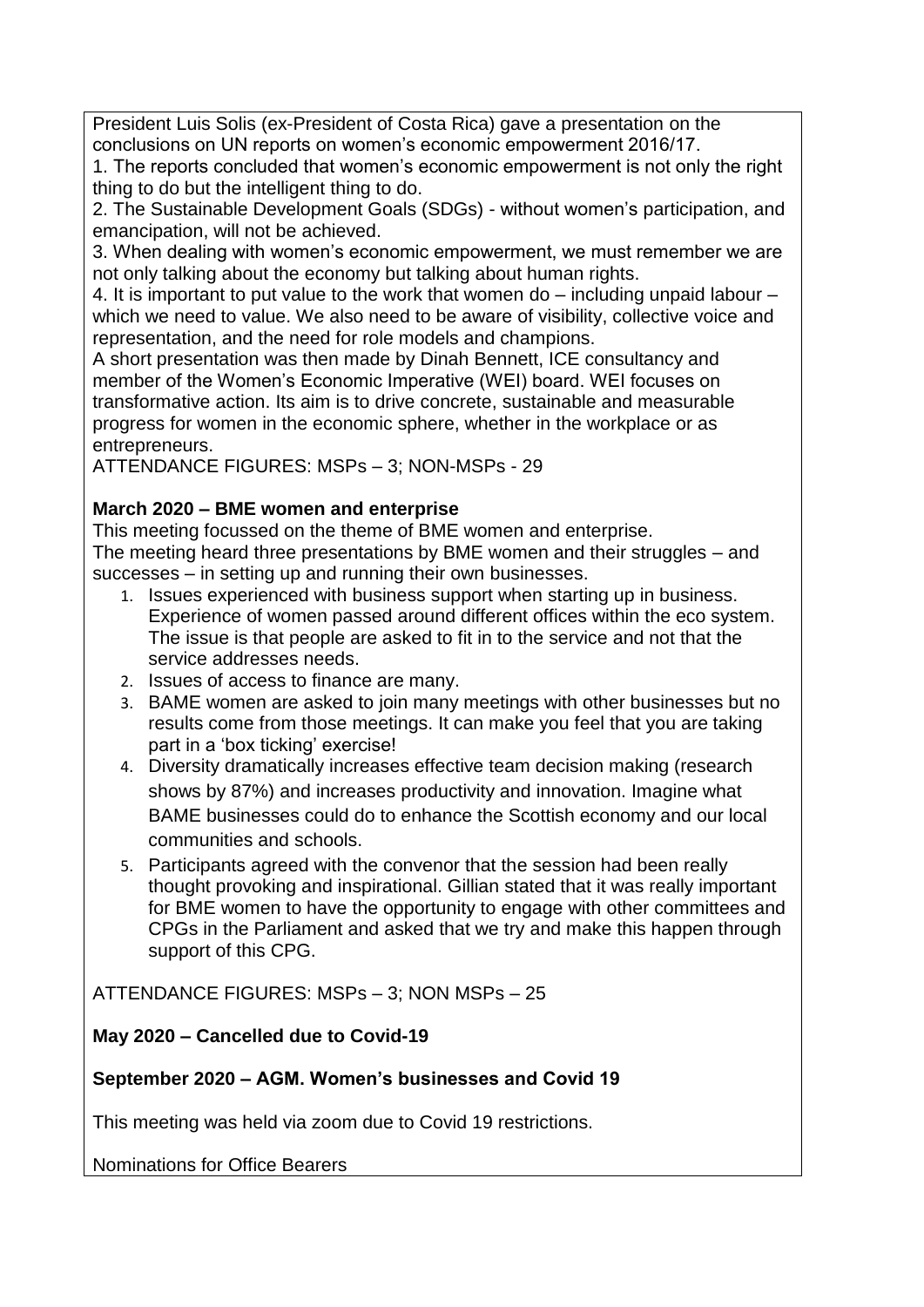Bill Bowman MSP requested nominations which were confirmed by Lynne Cadenhead as follows -

Convenor Gillian Martin MSP – proposed Bill Bowman MSP, seconded Lynne Cadenhead

Vice Convenor Jackie Baillie MSP – proposed Bill Bowman MSP, seconded Gillian Martin MSP

Secretary Anne Meikle – proposed Criona Courtney, seconded Gillian Martin MSP Treasurer Carolyn Currie – proposed Criona Courtney, seconded Laura Galloway

Presentations were made by -

- 1. Linda Hill Miller, LAH Travel, described the impact of the Coronavirus pandemic on her business. As owner of a travel agency her previously successful and highly profitable business faces significant debt without support through the existing Government routes.
- 2. Allison Harrison described her three year old business which is located at the heart of the financial district in Edinburgh city – an area where six months later, staff at neighbouring businesses who would previously take advantage of local yoga services - are still working remotely. The business provides work to 8 self-employed teachers. Despite an immediate pivot to online delivery the business was declined a pivoting business grant and an appeal turned down.

Gillian Martin summarised the meeting and noted that the matter was worthy of putting forward a member's motion to the Scottish Parliament on women led businesses in the time of COVID. She encouraged those attending to make sure local MPs were suitably informed of the issues experienced and agreed to work with Lynne Cadenhead of Women's Enterprise Scotland on preparing the Motion.

ATTENDANCE FIGURES – MSPs – 2; NON-MSPs – 30.

# **MSP MEMBERS OF THE GROUP**

Please provide names and party designation of all MSP members of the Group.

Gillian Martin MSP – Convenor – SNP

Jackie Baillie MSP Vice Convenor – Labour

Bill Bowman MSP – Conservative

Emma Harper MSP – SNP

Andy Wightman MSP – Scottish Green Party

Daniel Johnson MSP – Labour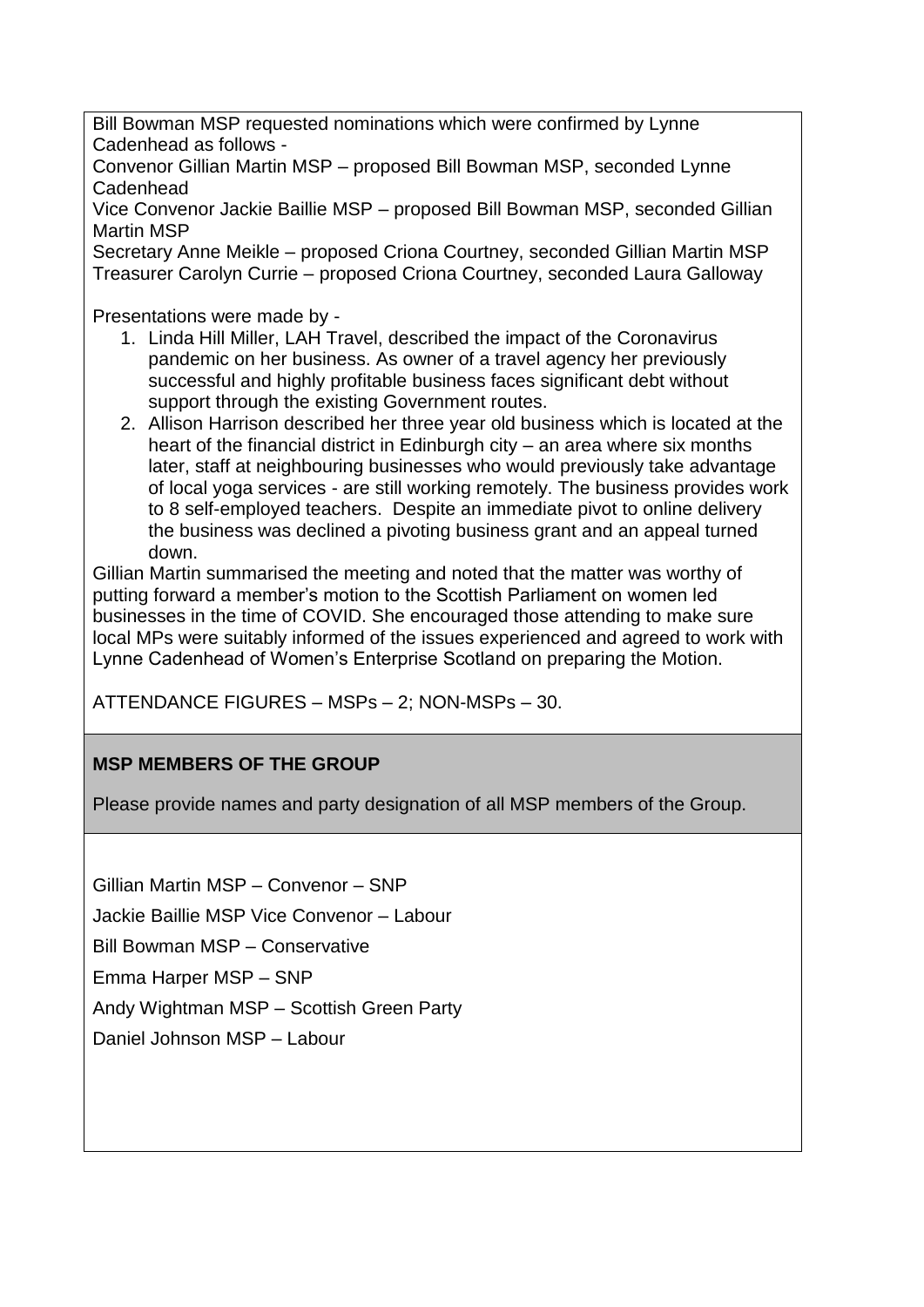# **NON-MSP MEMBERS OF THE GROUP**

For organisational members please provide only the name of the organisation, it is not necessary to provide the name(s) of individuals who may represent the organisation at meetings of the Group.

| Individuals   |                                                        |
|---------------|--------------------------------------------------------|
| Organisations | Women's Enterprise Scotland - secretary and treasurer; |
|               | Royal Bank of Scotland;                                |
|               | <b>Business Gateway;</b>                               |
|               | <b>Federation of Small Businesses;</b>                 |
|               | Young Enterprise Scotland;                             |
|               | WES ambassadors;                                       |
|               | Scottish Enterprise;                                   |
|               | Highlands and Islands Enterprise;                      |
|               | GrowBiz;                                               |
|               | Edinburgh Business School, Heriot Watt University;     |
|               | Napier University;                                     |
|               | Queen Margaret University;                             |
|               | Fraser of Allander Institute;                          |
|               | Scottish Autism;                                       |
|               | Oxfam;                                                 |
|               | <b>MS society Scotland;</b>                            |
|               | Women Being; LINC;                                     |
|               | Scottish Edge;                                         |
|               | University of West of Scotland;                        |
|               | Women's Fund for Scotland;                             |
|               | <b>Fife Council</b>                                    |
|               |                                                        |
|               |                                                        |
|               |                                                        |
|               |                                                        |
|               |                                                        |
|               |                                                        |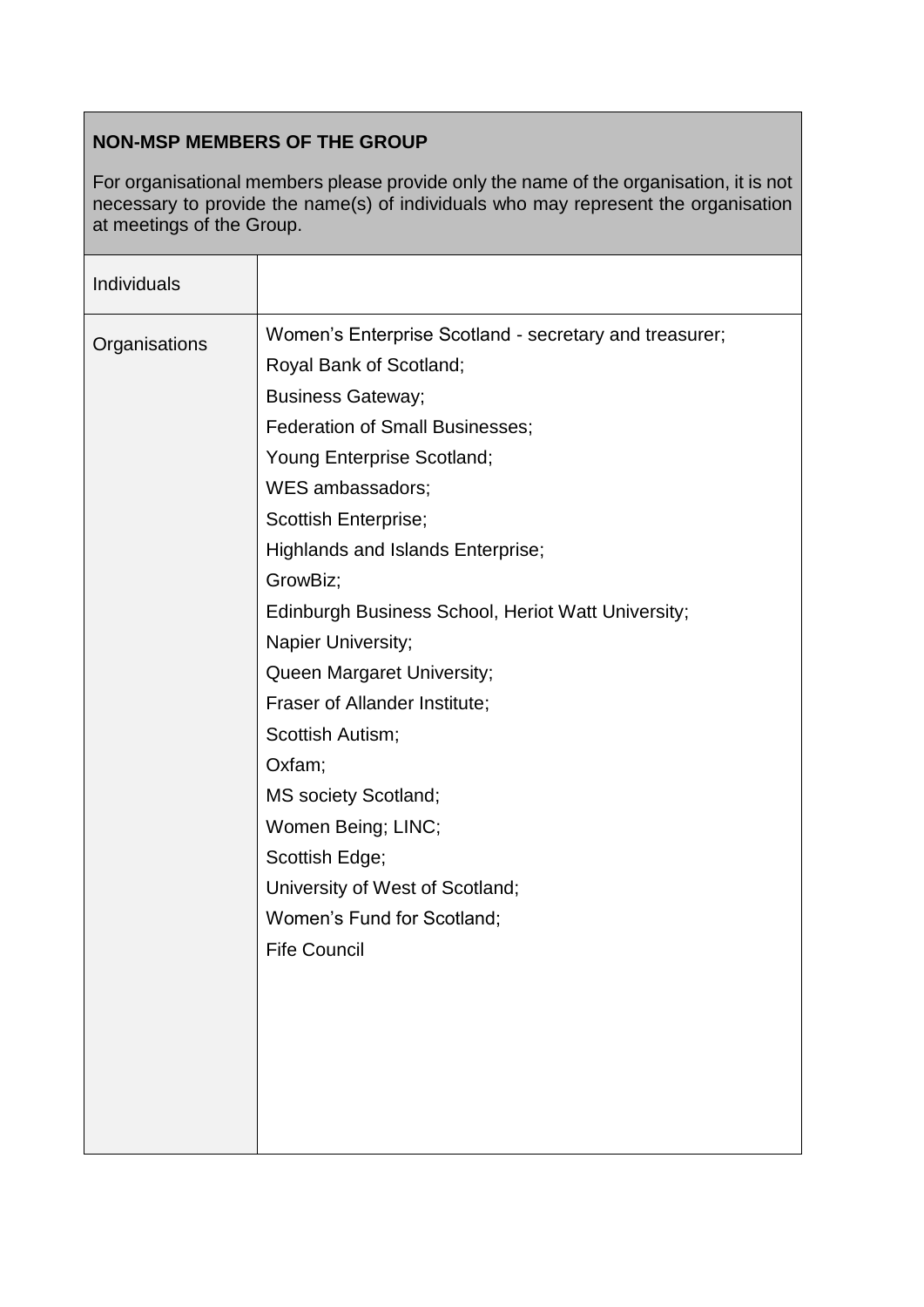# **GROUP OFFICE BEARERS**

Please provide names for all office bearers. The minimum requirement is that two of the office bearers are MSPs and one of these is Convener – beyond this it is a matter for the Group to decide upon the office bearers it wishes to have. It is permissible to have more than one individual elected to each office, for example, co-conveners or multiple deputy conveners.

| Convener               | <b>Gillian Martin MSP</b>                  |
|------------------------|--------------------------------------------|
| <b>Deputy Convener</b> | Jackie Baillie MSP                         |
| Secretary              | Anne Meikle Women's Enterprise Scotland    |
| Treasurer              | Carolyn Currie Women's Enterprise Scotland |

# **FINANCIAL BENEFITS OR OTHER BENEFITS RECEIVED BY THE GROUP**

Please provide details of any financial or material benefit(s) received from a single source in a calendar year which has a value, either singly or cumulatively, of more than £500. This includes donations, gifts, hospitality or visits and material assistance such as secretariat support.

Details of material support should include the name of the individual providing support, the value of this support over the year, an estimate of the time spent providing this support and the name of the organisation that this individual is employed by / affiliated to in providing this support.

Groups should provide details of the date on which the benefit was received, the value of the benefit and a brief description of the benefit.

If the Group is not disclosing any financial information please tick the box to confirm that the Group has considered the support received, but concluded it totalled under

the threshold for disclosure (£500).

#### **SUBSCRIPTION CHARGED BY THE GROUP**

Please provide details of the amount charged and the purpose for which the subscription is intended to be used.

No subscription charged.